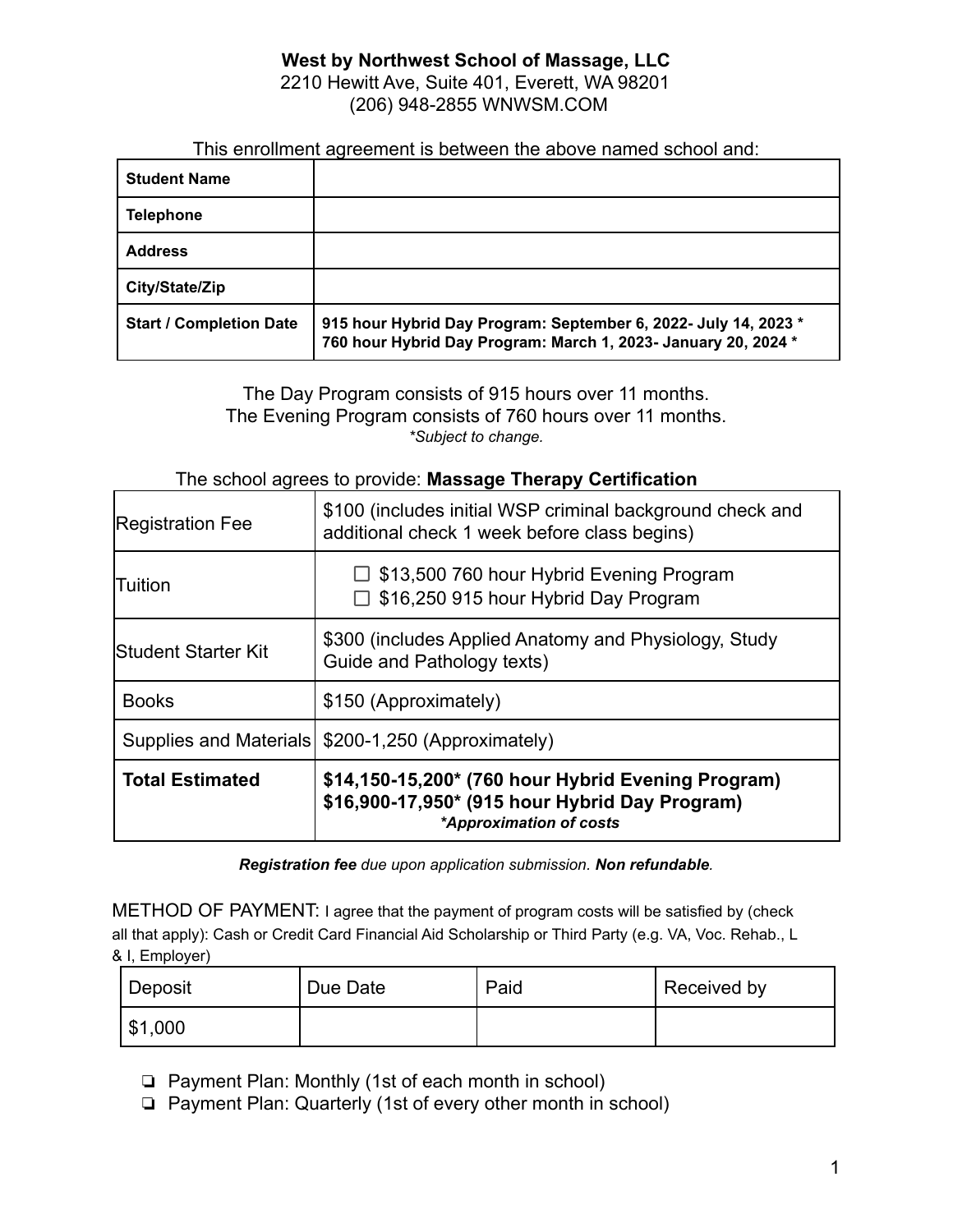## AGREEMENT NOTICE

This agreement will be binding only when it has been fully completed, signed, and dated by the student and an authorized representative of the school prior to the time instruction begins.

# CHANGES TO AGREEMENT NOTICE

Any changes in the agreement will not be binding on either the student or the school unless such changes are acknowledged in writing by an authorized representative of the school and by the student, or the student's parent or guardian if he/she is a minor. CANCELLATION AND REFUND POLICY

1. The school must refund all money paid if the applicant is not accepted, except the Registration Fee. In the instance when a starting class is canceled by the school, all fees will be refunded.

2. The school must refund all monies paid, except Registration Fee, if the applicant cancels within five business days (excluding Sundays and holidays) after the day the contract is signed or an initial payment is made, as long as the applicant has not begun training.

3. The school may retain an established Registration Fee equal to ten percent of the total tuition cost, or one hundred dollars, whichever is less. A Registration Fee is any fee charged by a school to process student applications and establish a student record system.

4. If training is terminated after the student enters classes, the school may retain the registration fee established under (3) of this subsection, plus a percentage of the total tuition as described in the following table:

| If the student completes this amount<br>of training:                         | The student may receive this<br>percentage of tuition costs: |
|------------------------------------------------------------------------------|--------------------------------------------------------------|
| One class week or up to 10% of<br>program, whichever is less                 | 90%                                                          |
| More than one class week, but less than<br>25% of program, whichever is less | 75%                                                          |
| More than 25%, of the program, but less<br>than $50\%$                       | 50%                                                          |
| Greater than 50% of the program                                              | $0\%$                                                        |

### **Refund Policy**

5. When calculating refunds, the official date of a student's termination is the last day of recorded attendance:

a. When the school receives notice of the student's intention to discontinue the training program; or,

b. When the student is terminated for a violation of a published school policy which provides for termination; or,

c. When a student, without notice, fails to attend classes thirty calendar days.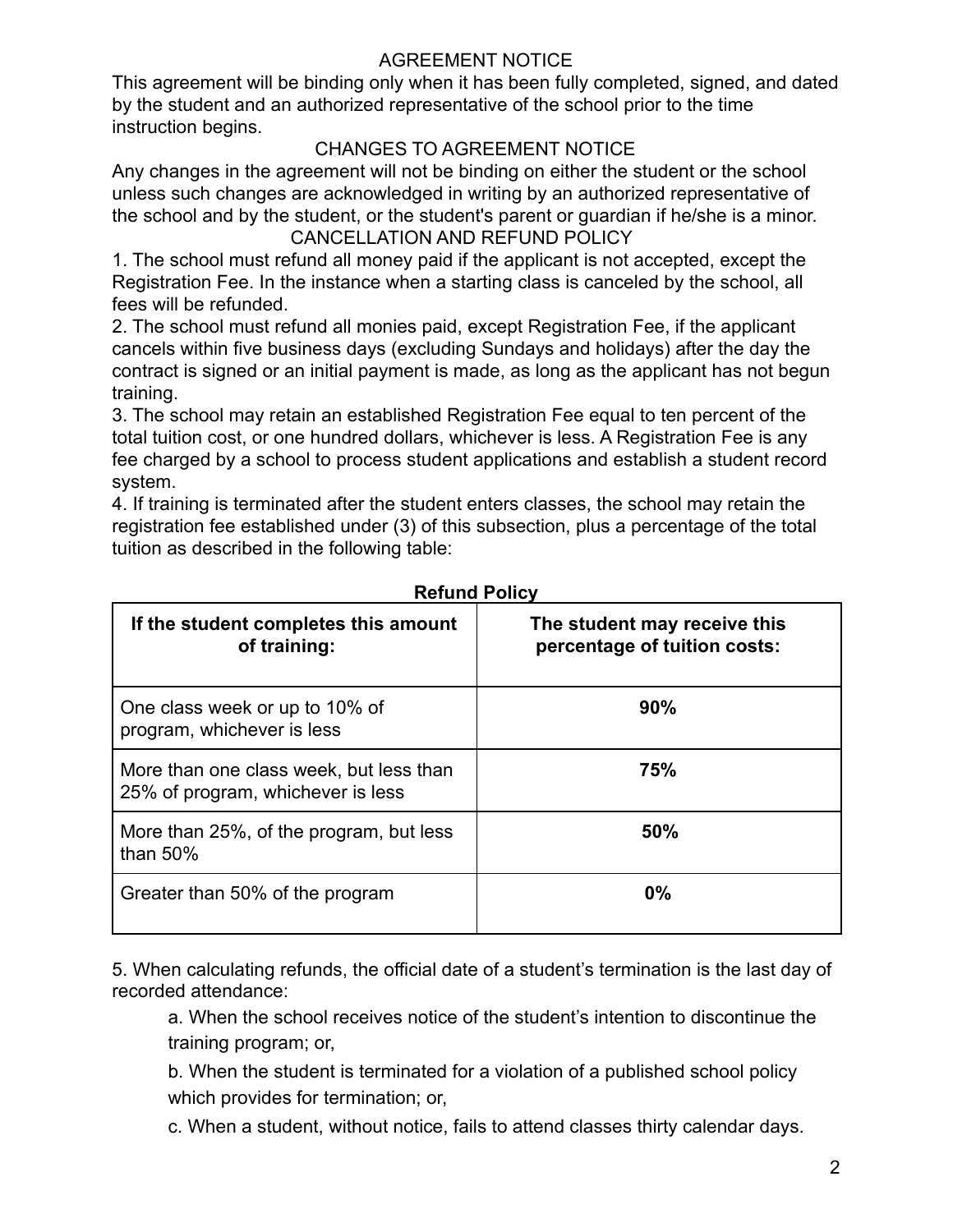6. All refunds must be paid within thirty calendar days of the student's official termination date.

# NOTICE TO BUYER

Do not sign this agreement before you read it or if it contains any blank spaces. This is a legal instrument. All pages of this contract are binding. Read both sides of all pages before signing. You are entitled to an exact copy of the agreement, school catalog, and any other papers you may sign, and are required to sign a statement acknowledging receipt of those.

# CANCELLATION OF CONTRACT

If you have not started training, you may cancel this contract by submitting a written notice of such cancellation to the school at its address shown on the contract. The notice must be postmarked no later than midnight of the fifth business day (excluding Sundays and holidays) following your signing this contract; the written notice may also be personally or otherwise delivered to the school within that time. In the event of dispute over timely notice, the burden to prove service rests on the applicant.

# UNFAIR BUSINESS PRACTICES

It is an unfair business practice for the school to sell, discount, or otherwise transfer this contract or promissory note without the signed written consent of the student or his/her financial sponsors if he/she is a minor, and a written statement notifying all parties that the cancellation and refund policy continues to apply.

# **CERTIFICATION**

I certify that I have read and understand the cancellation and refund policy and the complaint procedure; I received a copy of the school catalog and I am entitled to an exact copy of this enrollment agreement, school catalog, and any other papers I sign. \*If you attest you have:

- graduated High School *or*
- have a GED equivalent *or*
- can pass the Ability to Benefit exam you are permitted to apply to massage school.

However you must still have a legal guardian sign for your financial responsibilities. Students under 18 must pass an Ability to Benefit Exam, which is currently not in place. These students will be interviewed and their applications considered on a case by case basis.

# Student's Name (print):

Signature / Date:

### **Authorized School Representative:**

*As the authorized representative of the school, I hereby agree to the conditions set forth herein*

# **Administrator's Signature/Date**: \_\_\_\_\_\_\_\_\_\_\_\_\_\_\_\_\_\_\_\_\_\_\_\_\_\_\_\_\_\_\_\_\_\_\_\_\_\_

This school is licensed under Chapter 28C.10 RCW. Inquiries or complaints regarding this private vocational school may be made to: Workforce Training and Education Coordinating Board 128 – 10th Avenue SW Olympia, Washington 98501 Phone: 360-709-4600 Email: pvsa@wtb.wa.gov Web: wtb.wa.g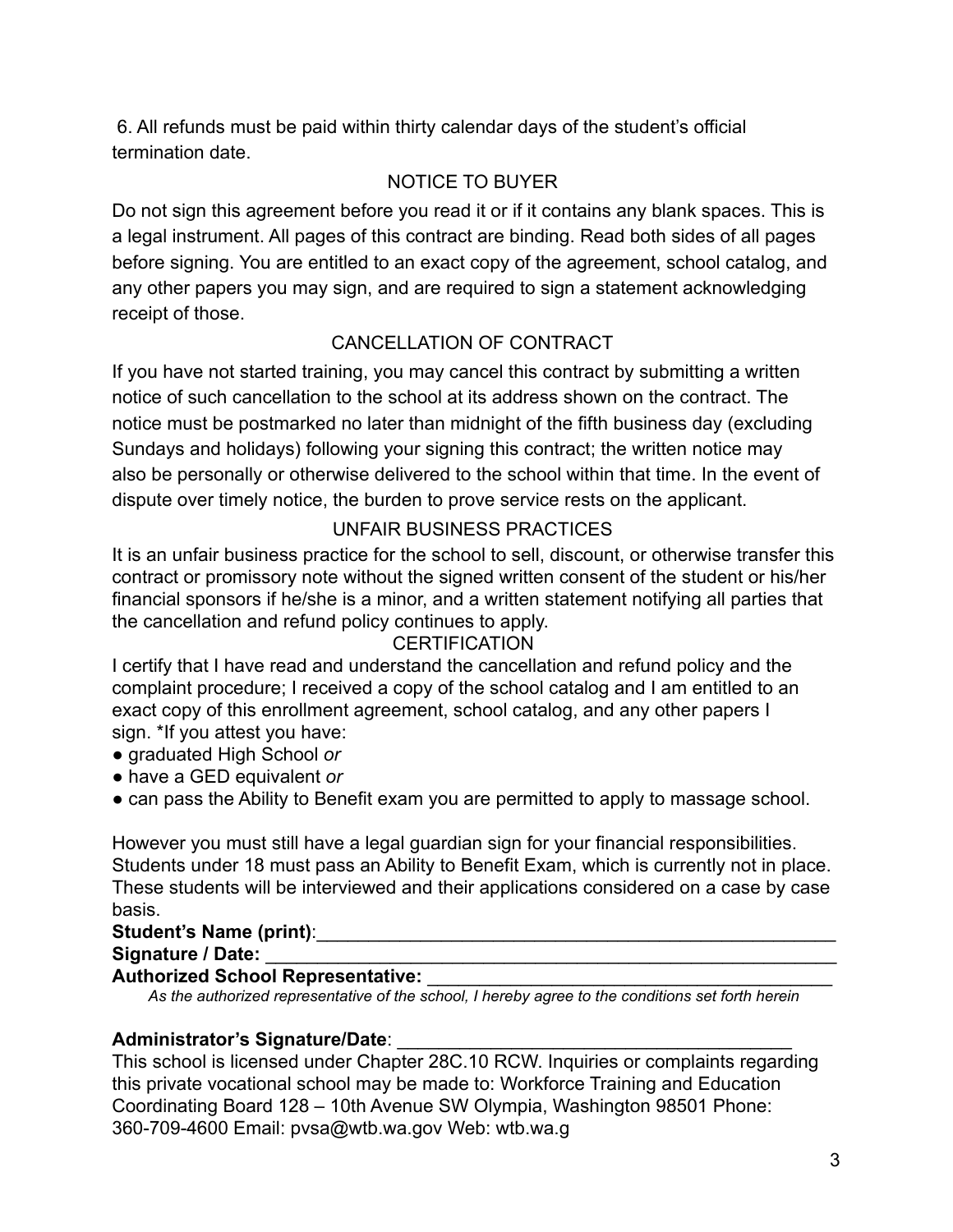### **Attachment A**

West by Northwest School of Massage 2210 Hewitt Ave, Suite 401, Everett, WA 98201 (206) 948-2855 WNWSM.com NOTICE OF FINANCIAL OBLIGATION

Washington law requires the following information to be supplied to each student enrolling in a private vocational school licensed under Chapter 28C.10 RCW. One copy

of this notice bearing original signatures must be attached by the school as addenda to that individual's enrollment agreement, as well as a copy provided to the enrollee by the school.

### ACKNOWLEDGMENT BY ENROLLEE

1. I understand and accept that any contract for training I enter into with the above named school contains legally binding obligations and responsibilities.

2. I understand and accept that repayment obligations will be placed upon me by any loans or other financing arrangements I enter into as a means to pay for my training.

3. I understand that any enrollment contract I enter into will not be binding or take effect for at least five days, excluding Sundays and holidays, following the last date such a contract is signed by the school and me, provided that I have not entered classes.

4. I understand that completion of this Massage Therapy Certification program does not guarantee my success as a Massage Therapist or job placement.

Student Name: 2008. 2008. 2009. 2009. 2010. 2010. 2010. 2010. 2010. 2010. 2010. 2010. 2010. 2010. 2010. 2010. 20

Signature / Date:

ACKNOWLEDGMENT BY SCHOOL

Prior to being enrolled in this school, the applicant whose name and signature appears above has been made aware of the legal obligations he/she takes on by entering into a contract for training. Those discussions included cautions by the school about acquiring an excessive debt burden that might become difficult to repay given employment opportunities and average starting salaries in his/her chosen occupation. Administrator's Name: Title: \_\_\_\_\_\_\_\_\_\_\_\_\_\_\_\_\_\_\_\_\_\_\_\_\_\_\_\_\_\_\_\_\_\_\_\_\_\_\_\_\_\_\_\_\_\_\_\_\_\_\_\_\_\_\_\_\_\_\_\_\_\_\_\_\_

Signature / Date: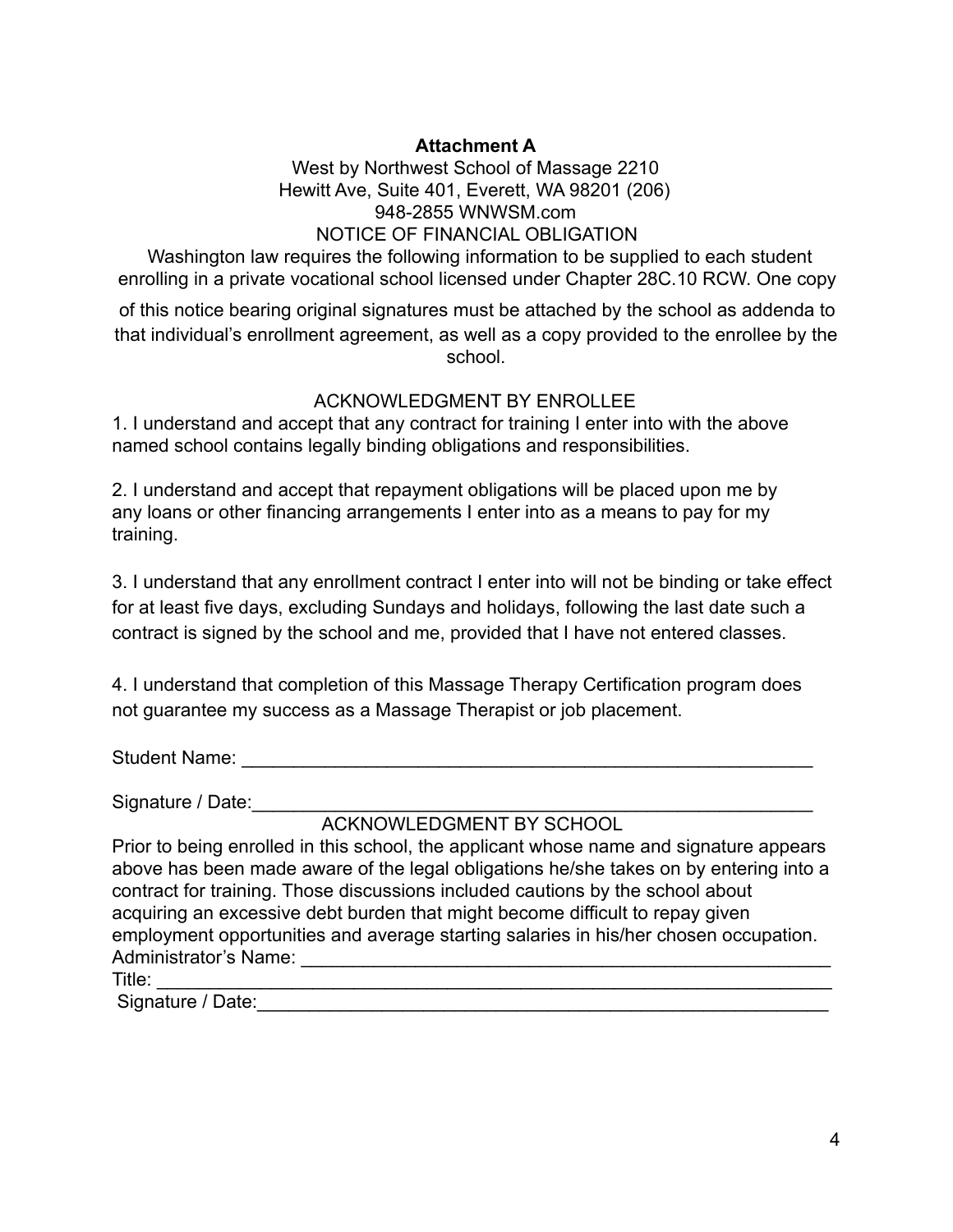### **Attachment B** West by Northwest School of Massage 2210 Hewitt Ave, Suite 401, Everett, WA 98201 (206) 948-2855 WNWSM.com

HOW TO FILE A COMPLAINT Washington law requires private vocational schools to inform students how to file a complaint. By signing this form you acknowledge this process has been explained to you. Below are the next steps the school must take in discussing this policy with you, along with information about the complaint process.

DISCUSSION ABOUT COMPLAINT POLICY REQUIRED First, a school representative must discuss the school's complaint policy with you. Following this discussion, you will be provided with this attachment to sign. After you sign this form, the school will give you a copy for your personal records. The school will also keep a copy on file.

### ACKNOWLEDGMENT OF COMPLAINT PROCESS BY STUDENT

1. The school has described the grievance and/or complaint policy to me.

2. I understand that the policy can also be found in the school catalog.

3. I know I should first try to resolve a complaint or concern with my instructor or school administrator.

4. I understand nothing prevents me from contacting the Workforce Board at 360-709-4600 at any time with a concern or complaint, and complaint forms are: http://wtb.wa.gov/PCS\_Complaints.asp.

5. I understand that I have one year to file a complaint from my last date of attendance. 6. I further understand that in the event of a school closure, I have 60 days to file a complaint.

7. I also understand that complaints are public records.

8. Finally, I acknowledge that details about the complaint process, my rights, and any restrictions on the time I have to file a complaint can be found at http://wtb.wa.gov/PCS\_Complaints.asp

Student Name: \_\_\_\_\_\_\_\_\_\_\_\_\_\_\_\_\_\_\_\_\_\_\_\_\_\_\_\_\_\_\_\_\_\_\_\_\_\_\_\_\_\_\_\_\_\_\_\_\_\_\_\_\_\_\_\_

Signature / Date:

# ACKNOWLEDGMENT BY SCHOOL

Prior to being enrolled in this school, the applicant, whose name and signature appear above, has been made aware of the school's complaint policy.

Administrator's Signature/Date: **Example 2018** 

### **CANCELLATION AND REFUND POLICY FOR VA STUDENTS (Required for**

**Non-Accredited Schools):** West by Northwest School of Massage agrees that if a veteran student fails to enter the course, withdraws, or is discontinued at any time prior to completion of the course, the unused portion of paid tuition, fees, and other charges will be refunded or the debt for such tuition, fees, and other charges will be canceled on a prorated basis, as follows: